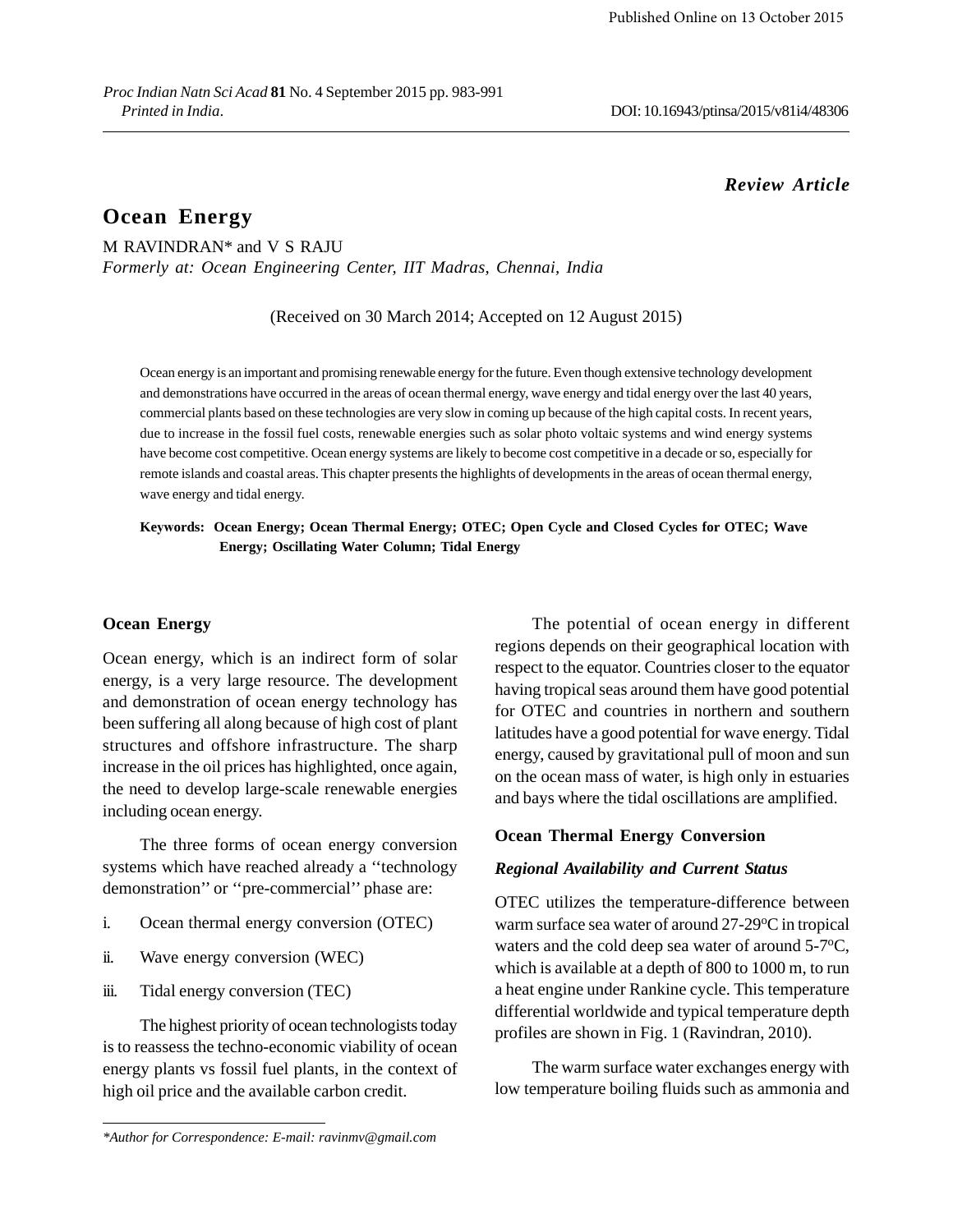

**Fig. 1: Temperature variation with depth of the sea. (Source: Ravindran 2010)**

the vapour generated is passed through a turbine to produce work. The vapour, after expansion in the turbine, is condensed using deep sea cold water and re-circulated. This is how a closed cycle OTEC plant, which can easily be scaled to MW range, operates. In the Asia and Pacific Region, Japan and India are

**Table 1: Summary of OTEC demonstration plants**

the only countries actively involved in OTEC research and there are a large number of islands which are ideally suited for OTEC plants. In these islands, the deepwater is close to the shore and facilitates the installation of shore-based OTEC plants. India started research in the Lakshadweep and Andaman Nicobar region (Ravindran, 1999).

In an open cycle system, warm surface sea water at 28<sup>o</sup>C is flash evaporated in a vacuum chamber. The ensuing low pressure steam drives a fairly large diameter turbine and is condensed by circulating the cold deep sea water. The condensate is potable water which is also valuable. However, the closed cycle OTEC plant is more compact.

A number of OTEC technology demonstration plants have been tested across the world from the late 1970s (Avery, 2002), as listed in Table 1.

India with its vast potential of OTEC resource started feasibility studies of 1MW land-based OTEC plants in 1982.Later in the mid-90s, the National Institute of Ocean Technology, Chennai, India, (NIOT) started the design and construction of a 1MW floating plant with a closed cycle ammonia system. Even though the barge and onboard systems were tested, (Manivannan *et al*., 2003), the whole plant could not be commissioned due to the failure of the flexible joint between the barge and the 1000m long cold water pipe. Subsequently, NIOT applies the open cycle OTEC principle for the desalination purpose using cold water drawn from 600m depth and warm surface water at  $29^{\circ}$ C. A desalination plant of 0.1 million litre

| S.No. | Agency/Name             | Year, location | Power rating (kW)  |                          | Cycle            | Type of plant |
|-------|-------------------------|----------------|--------------------|--------------------------|------------------|---------------|
|       |                         |                | Gross              | Net                      |                  |               |
| 2.    | Mini OTEC (US)          | 1979, Hawaii   | 53                 | 18                       | Closed (Rankine) | Floating      |
| 3.    | OTEC-1 (US)             | 1980. Hawaii   | 1000               | $\overline{\phantom{a}}$ | Closed (Rankine) | Floating      |
| 4.    | Toshiba & TEPC (Japan)  | 1981. Nauru    | 120                | 31.5                     | Closed (Rankine) | Shore-based   |
| 5.    | Japanese Mini OTEC      | $1979$ , Japan | $100 \text{ kW}$ e | $\overline{\phantom{a}}$ | Closed           | Floating      |
| 6.    | <b>NELHA</b> (US)       | 1992. Hawaii   | 210                | 40                       | Open             | Shore-based   |
| 7.    | Saga University (Japan) | 1984, Saga     | 75 W               |                          | Closed (Rankine) | Lab model     |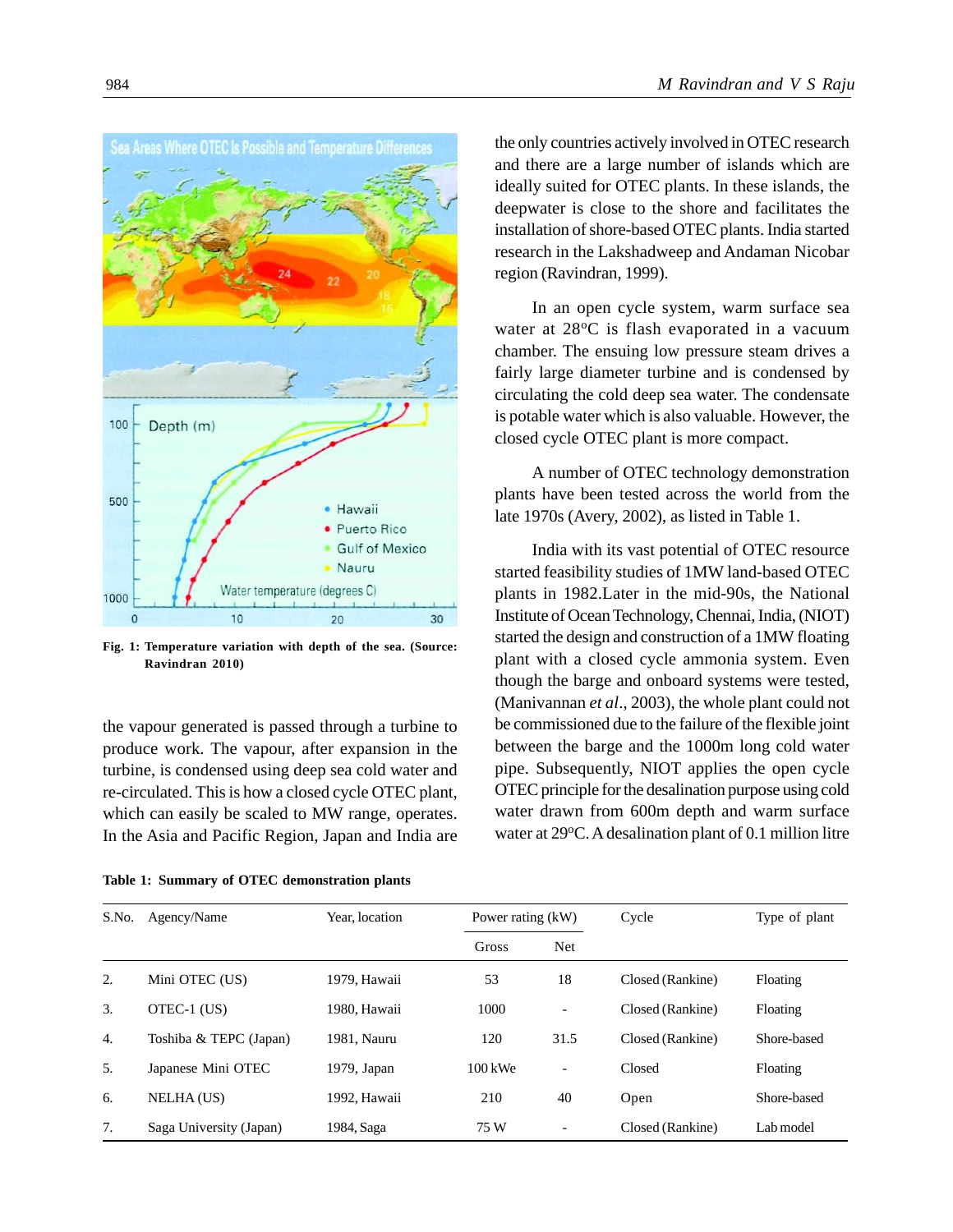capacity daily is successfully operating at Kavaratti, in the Lakshadweep islands for the last 3 years. Later, in 2007, a floating desalination plant with a capacity of 1 million litres of fresh water daily was demonstrated at 1000m depth off Chennai (Ravindran *et al*., 2007). The climatic conditions required for the operation of an OTEC plant are satisfied in about 100 countries.

### *Current Technologies*

There is a need to reduce the cost of OTEC plants, with a medium output of 10-40 MW. The major cost of a closed cycle OTEC plant comes from the cost of heat exchangers, the floating barge and the 1000m deep cold water pipe system. Compact titanium plate heat exchangers plates used in the Indian plants have been coated with stainless powder to enhance the heat transfer coefficients. Almost all the OTEC demonstration plants have used cold water pipes made of HDPE. The new experience in offshore oil has introduced the concept of flexible steel riser pipes which are likely to reduce the cost of deployment.

### *Merits and Demerits of Open Cycle for OTEC*

*Merits* : Open cycle does not deal with any fluids (such as ammonia or freon), which are not environment-friendly. Water is the working fluid and the condensate exiting from the system is potable water.

*Demerits* : Since the turbine handles very low pressure steam (.02 bar), the size of the turbine is very large. Hence, open cycle is useful only for low ratings.

### *Merits of Closed Cycle OTEC*

Since working fluids such as ammonia/freon are enclosed in a sealed system under pressure (approx. 6 to 8 bar), the size of the turbine is compact. Closed cycle OTEC is suitable for large commercial plants.

### **Wave Energy**

#### *Regional Availability and Current Status*

The potential of wave power in wind generated waves is

 $P = 0.55 H_{\text{s}}^2 T_{\text{z}}$  (kW per metre of wave crest length),

where  $H<sub>s</sub>$  = Significant wave height of random waves in metres.

 $T<sub>z</sub>$  = Zero crossing period in seconds.

Normally, this potential is 10 to 15 kW/m in countries lying between N and S  $10^{\circ}$  latitudes. For regions in higher latitudes, the potential varies from 20 to 70 kW/m (Thorpe, 1999). Most of the countries including island nations possess this potential. Even though energy from waves has less variability compared to wind energy, the actual wave power varies from time to time and from season to season. The offshore devices have higher potential because deep water waves possess higher energy.

Japan was the first nation to use wave power, almost 50 years back, for application in navigational buoys (Masudaand Miyazaki, 1978). The UK started serious research on a variety of devices during the mid-70s. During the early 1980s, Japan, other countries in Europe such as Norway, Sweden and Portugal started testing a variety of devices.

India, China, Korea, Australia and USA joined the group during the mid-80s. Thorpe (1999), Muetze *et al*., (9)\* and Brooke, (2003) have provided a review of all these devices and technology demonstration studies.

Among all devices, the oscillating water column (OWC) device was the most often studied and tested by many countries in Europe and Asia (see Fig. 2).



**Fig. 2: Oscillating water column**

*<sup>\*</sup>*The number refers to the website reports given under references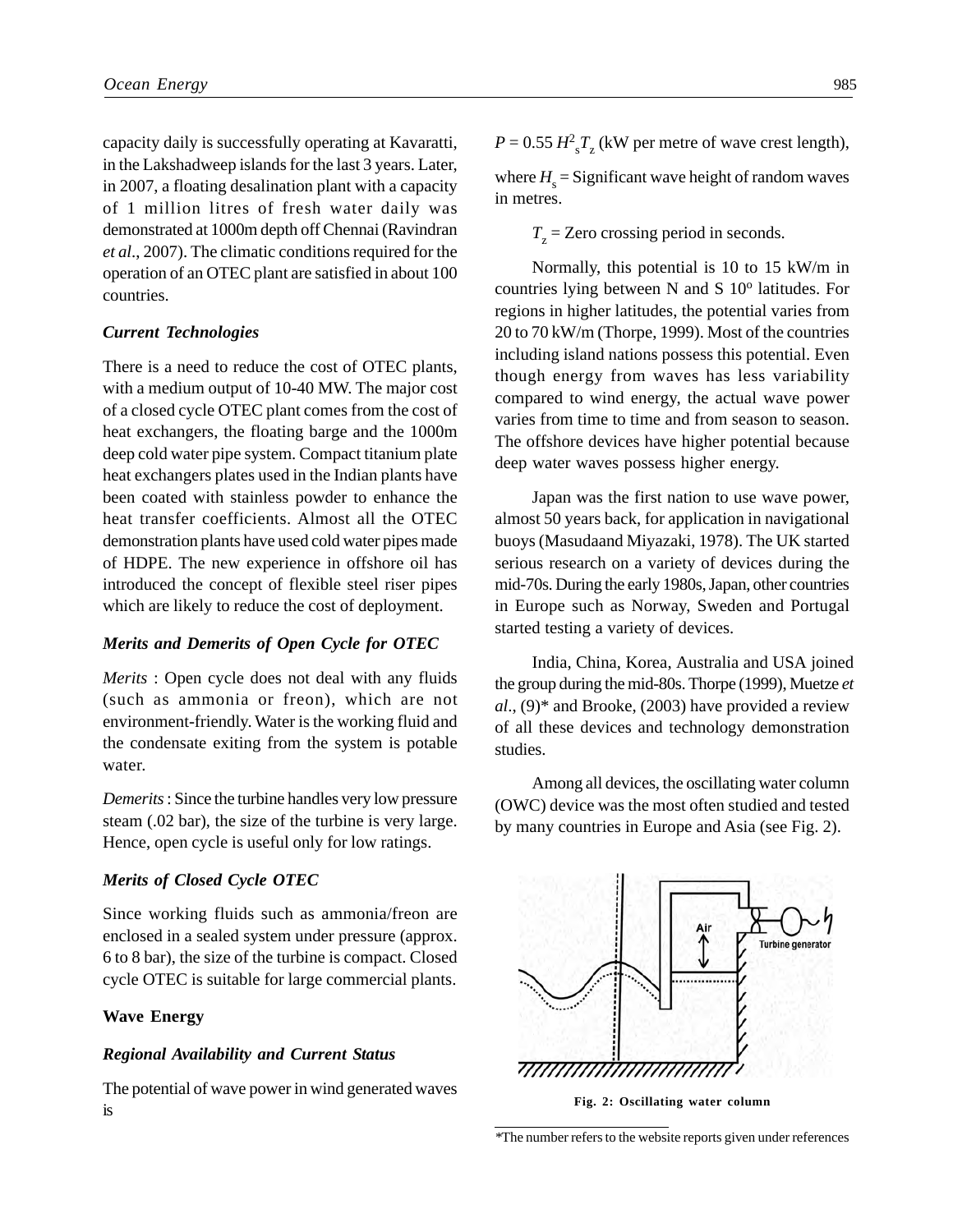The OWC device has a submerged opening through which waves enter a chamber, the wave oscillates the water level inside the chamber and causes bidirectional airflow in and out of the chamber. The power take-off system consists of an air turbine and generator. There has been a variety of turbines developed with flow rectifying valves and without valves. The turbine types varied from the Wells type (Raghunathan, 1985) to impulse turbines (Setoguchi, 2001, Santha Kumar *et al*., 1998). Similarly, different types of generators/controls were also developed (Ravindran *et al*., 1997). The OWC-based plants built in Japan, Norway, UK, Portugal and India have demonstrated the technical feasibility of generating electricity from waves, but with output power in the range of few hundred kilowatts only. The plant erection and operational costs were high. However, if scaled up to multiple megawatts, the cost is expected to be around 8 cents (U.S)/kWh (Thorpe,

### *Current Technologies*

1999).

The most promising device with large capacities for shoreline applications is the bottom-standing OWC device. Field experiments have been conducted on systems of varying capacities, namely, 30 kW unit at Kujukuri, China, a 60 kW unit at Sakata port in Japan; 75 kW unit at the island of Islay, Scotland, a 150 kW unit at Trivandrum, India, 500 kW unit at Toftes fallen, Norway and at the island of Pico, in Azores in Atlantic Ocean.

**Table 2: Promising offshore wave energy devices**

Thorpe (1999) has listed the following four promising wave energy devices for use as offshore devices in water depths of more than 40m (Figs. 3- 5). The offshore devices mainly consist of vertically heaving submerged buoys or multiple floating bodies hinged together.

### *Emerging Technologies*

The coastal regions and islands mostly need to augment drinking water supplies. Hence, the wave energy devices are also being used to desalinate sea water. The Indian OWC plant with its installed capacity of 50 kW was used to run an R.O. plant supplying 10,000 litres of fresh water to a nearby fishing village (Sharmila *et al*., 2004). Carnegie Corporation, Perth, Australia is planning to install an array of submerged heaving buoys to pump sea water to a Pelton wheel for power generation up to 300 MW in addition to a R.O.-based desalination plant (7). Three units of Pelamis device have been tested in a wave farm in Portugal during 2007 with a total capacity of  $3 \times 0.75$ MW and the technology is being offered for worldwide use. Pelamis has received a venture capital US \$ 68 million for this development (8).

### *Potential Regional Applications*

In the Asia Pacific region, the south western Australian coast has the highest wave energy potential of 40-70 kW/m. Japan and other island nations in the region with a wave power potential of 15-40 kW/m can choose between shoreline devices or offshore devices depending on the sites. In India, the achievable

| Device                        | Concept                                                                                                                                                          | Unit rating                                             |
|-------------------------------|------------------------------------------------------------------------------------------------------------------------------------------------------------------|---------------------------------------------------------|
| McCabe Wave Pump              | Three pontoons hinged across their beam. Relative movement at<br>hinges pressurizes a liquid which drives a hydraulic motor – generator                          | 40 m long device - power<br>400 kW - tested off Ireland |
| Ocean Power<br>Technology WEC | Heaving motion of a buoy converted into mechanical power                                                                                                         | 400 kW - tested off Ireland                             |
| Pelamis Device                | Cylindrical sections linked by hinged joints. Relative movement at<br>these joints develops high pressure liquid driving a hydraulic motor –<br>generator system | A 130 m buoy device has a 375 kW<br>rating              |
| Archimedes Wave<br>Swing      | A cylindrical air filled chamber is moving up and down due to action<br>of waves – this movement is used for power generation                                    | Typical diameter of chamber<br>$10-20 \text{ m}$        |

**Source:** Thorpe (1999)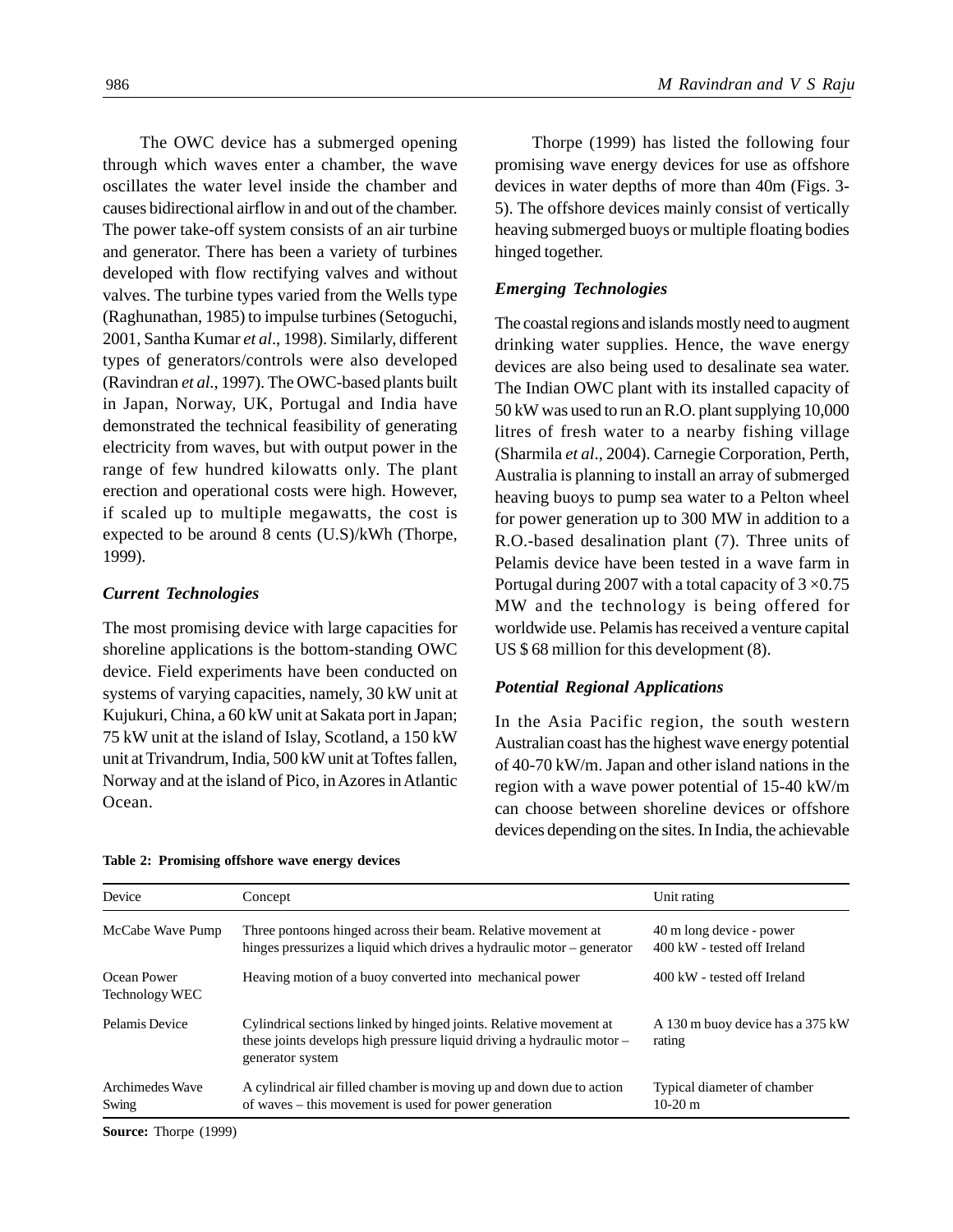

**Fig. 3: McCabe wave pump**







**Fig. 5: The Archimedes wave swing**

resource from wave energy is estimated to be 20,000 MW (Ravindran *et al*., 2007).

### **Tidal Energy Conversion**

### *Regional Availability and Current Status*

Tidal power plants use the gravitational pull of the moon on the ocean mass of water. The mass of water within the boundary of estuary goes through higher oscillations on being excited by the tidal waves in the open ocean. Wilson (1973) studied the tidal power potential at many locations in Europe and Asia and highlighted its promise.

The water level difference between the open ocean and bay/estuary causes tidal flows with higher velocities. Tidal power can be generated by allowing the water to flow through turbines located in the barrage separating the estuary from the sea or by allowing the tidal current to directly drive the freely located turbines in the creeks or the channels. If the turbines are provided with casings/shrouds, then power developed could be 3 to 4 times the power from an open flow or free stream turbine.

Locations suitable for tidal power are few in each country.

Among all the forms of ocean energy, tidal energy was the first to be exploited on a large scale. The Rance tidal plant, commissioned in 1966, with a barrage across the Rance river estuary in France, has an installed capacity of 240 MW with 24 bulb turbines of capacity 10 MW each. The plant is working efficiently even today. There were smaller tidal power plants built at Kislaya Guba in Russia and at Bay of Fundy in Canada. China has built 10 mini tidal plants with a total capacity of 20 MW. Many tidal current turbines have been installed and are operating successfully at many locations in the world.

#### *Current Technologies*

The barrage of the Rance power plant is similar to a barrage in a low head hydropower plant. However, the cost of construction was very high, since the barrage had to be built in the ocean. Subsequent tidal power plants prefer using pre-fabricated concrete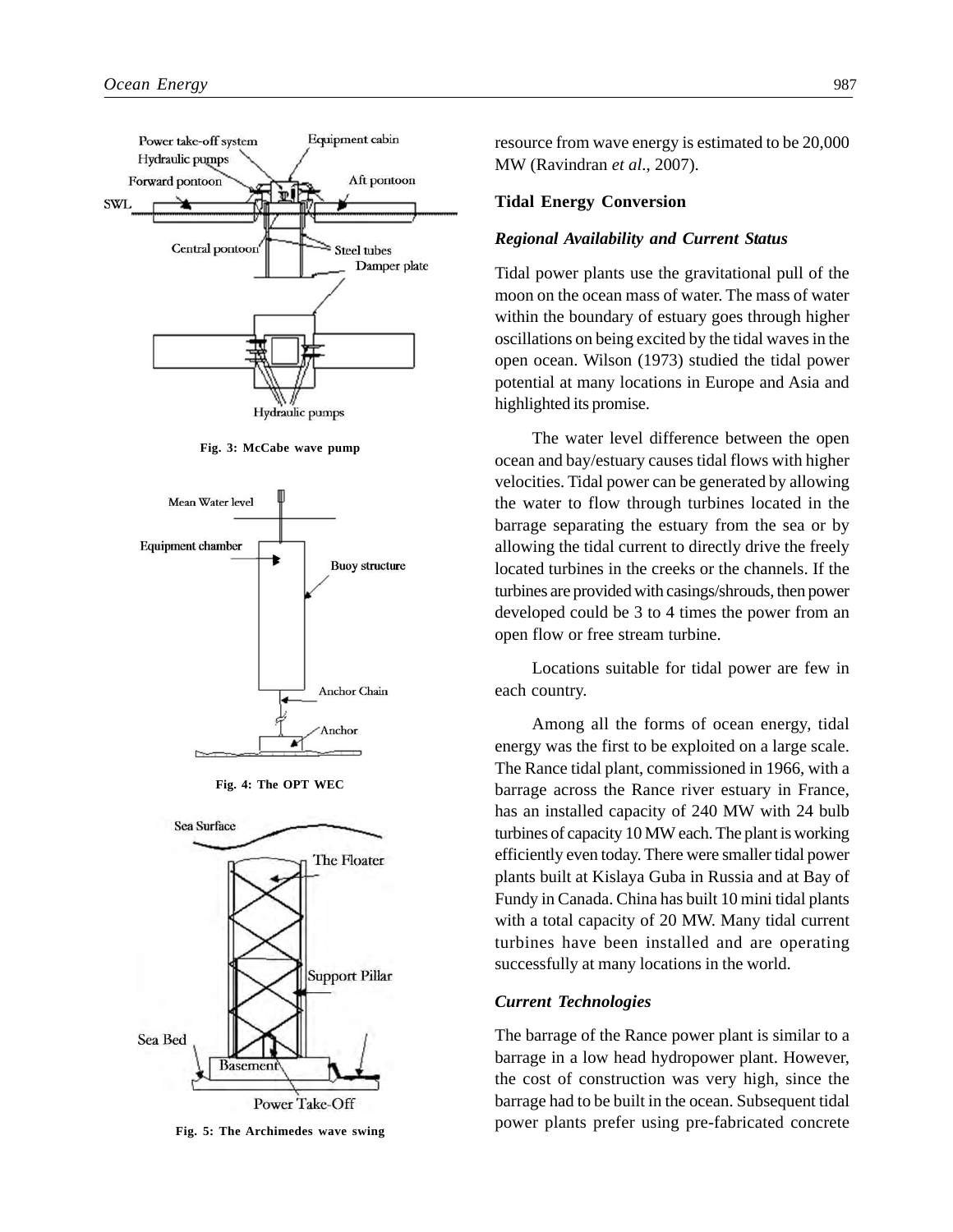caisson technologies to reduce the cost of construction in the sea (Sharma, 1983). In smaller power plants, free stream turbines are preferred.

# *Emerging Technologies*

The main aim of future tidal power plants is to reduce installation cost and to maximize power output. Shrouded turbines or free-standing turbines located in a duct are most promising in this direction (2).

## *Potential Regional Applications*

India has tidal power potential of around 20,000 MW mainly from the two states of Gujarat and West Bengal. The Gulfs of Cambay and Kutchch in Gujarat have a peak tidal range of 11 m and the current velocities reach about 5 m/s. A number of feasibility studies have been conducted. The Sundarban region in west Bengal has a tidal range of around 5m. In December 2007, the Government of India has announced the approval to build a tidal power plant of 3.65 MW capacity in the Durgaduani creek of Sundarban area at a cost of US \$ 12 million (3).

South Korea is building a small tidal power plant of 1 MW capacity at the Myeongnyang channel, South Jeolla province. Also planned are a 252 MW plant at Gari Island (4), and a 812 MW plant in Ganghwa region (5). China is designing a plant of 300 MW. New Zealand is planning a tidal current power plant at Kaipura Harbour with 200 free stream turbines with a capacity of 60 MW (6). North West Australia has high tidal power potential. The resource in Derby region alone is 3000 MW. A 50 MW tidal power plant is being planned there (1).

### *Closure*

Tidal energy has large potential and the technologies are proven. We are likely to see commercial tidal power plants soon. There is a need for innovations to reduce the cost of civil works. Increase in energy costs of conventional sources and concerns related to greenhouse gases would give an impetus to tidal power plants.

### **Areas for Research**

### *Ocean Thermal Energy Conversion*

The main requirements are to reduce cost of installation per MW output and to increase income by providing additional byproducts. The following research areas are suggested:

- Develop cheaper and lighter materials such as aluminium alloy to replace costly titanium plates. Heat exchangers contribute to about 30% of the total plant cost.
- One of the critical technology challenges is the  $\bullet$ interface between the floating barge and the 1000 m long cold water pipe. Studies on flexible steel risers and inflatable risers with deep water submersible pumps mounted at the bottom end of the inflatable cold water pipe will help to reduce the cost of cold water pipes.
- Innovative designs for the floating platform and  $\bullet$ their mooring devices by adapting the recent designs from offshore oil platforms to reduce the capital costs.
- By providing valuable byproducts such as fresh  $\bullet$ water, hydrogen and exotic species from aquaculture using cold deep sea water effluent will enormously improve the economics of the plant. Studies on nutrients in deep sea water and their impact on aqua culture will enhance the total income from OTEC plants.
- The cable for transmitting power from floating  $\bullet$ OTEC plants to shore is also an expensive component of the plant. Efforts are needed to develop cheaper and reliable cables for largescale power transmission in deep water applications.

### *Wave Energy Conversion*

Major challenges in WEC system are the cost reduction of the supporting structures. To address these issues, the following research areas are suggested: study of breaking wave forces on shoreline devices and optimizing the structural design with innovative construction techniques; and fatigue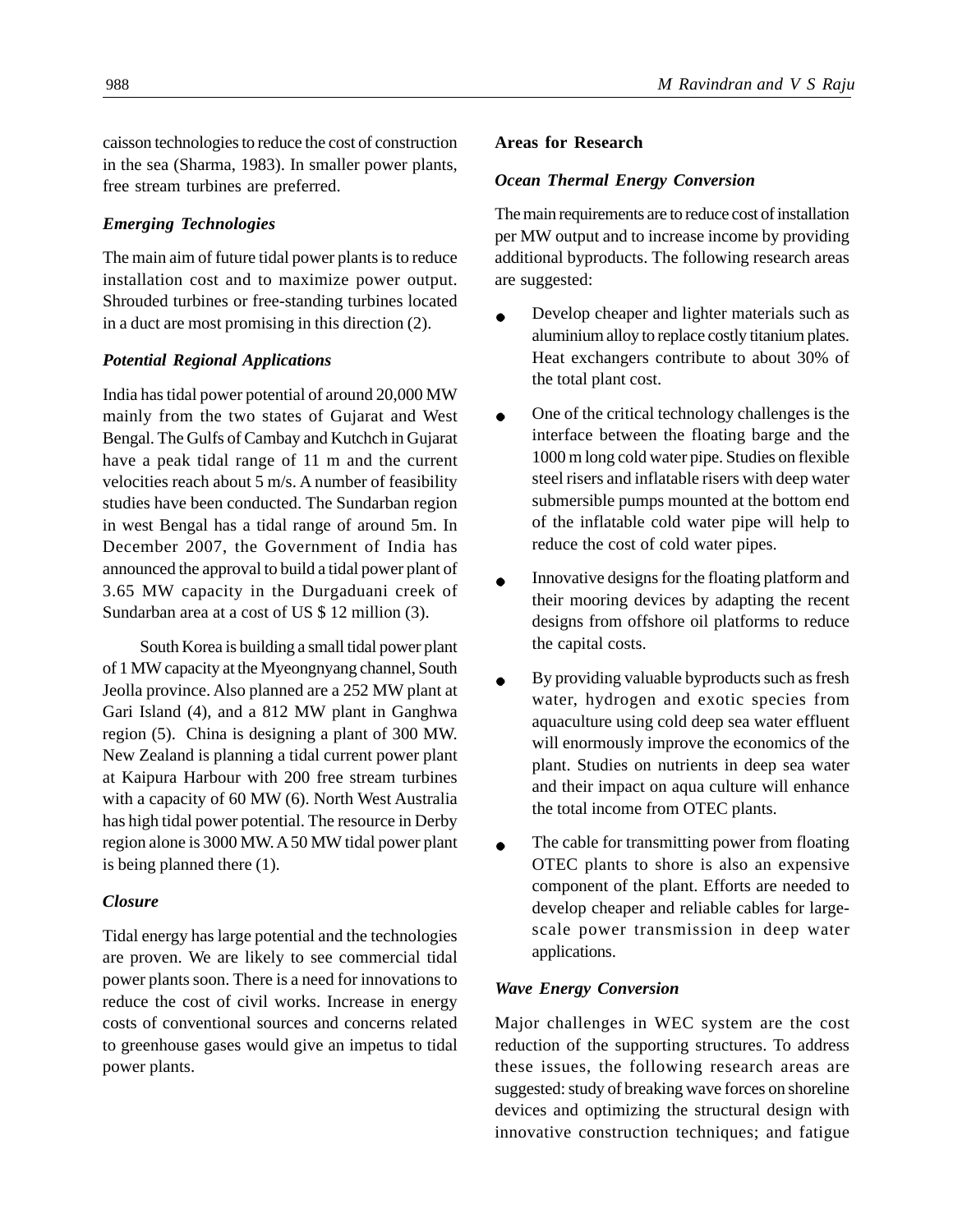analysis, corrosion and wear analysis of all mechanical parts exposed to wave action. A variety of materials have to be studied so that long-term reliability could be ensured at a reasonable cost.

# *Tidal Energy Conversion*

A major cost component of a tidal power plant is the civil engineering construction cost of the barragebased plants. In free stream tidal current plants, the operating efficiency of turbines without shrouds/casing ducts need to be enhanced. To address these points, the following research areas are suggested:

- Studies on cheaper designs and their deployment procedures for prefabricated caissons to be used in the barrage construction.
- Performance studies on variety of turbine designs/blade profiles to ensure high efficiency.

Apart from the three areas suggested for energy conversion, two more important areas common to all the three energy systems are:

- Conduct updated techno-economic analysis of the ocean energy plants to compare them with other fossil fuel plants using the current cost of fossil fuels.
- Conduct surveys for assessing the potential from the three ocean energy sources and create awareness among policy makers, for funding technology demonstration and later commercialization of ocean energy in countries of the Asia-Pacific region.

### **Indian Contributions**

The main Indian contributions are in the areas of wave energy, OTEC and its spin-off desalination.

### *Wave Energy*

Sponsored by Department of Ocean Development, a 150 KW wave energy pilot plant, 3500 ton concrete structure, a first of its kind in the world, was built at Vizhinjam by IIT Madras. The National Institute of Ocean Technology (NIOT) took over the plant in 1996. Several power modules were tested. A fixed blade impulse turbine connected to a variable speed

alternator gave the best efficiency. The generated power was also used to run a RO-based desalination plant of capacity 10,000 litres per day. The capability for the construction, operation and maintenance of the plant was demonstrated. What was not assessed correctly was the matching of the turbine characteristics with that of the OWC. Hence, while power was generated successfully, efficiencies were poor. Breakwater-integrated OWC modules may still prove to be economical in the context of modern day construction.

#### *Ocean Thermal Energy Conversion*

In 1998, NIOT embarked on setting up a 1 MW floating OTEC plant in 1000 m water depth about 40 km off Tuticorin in South India. The major challenge was the design of the platform and cold water pipe. A nonself-propelled barge was designed with special features such as three moon pools and a retractable cold water sump to suit the requirements of the pumps. The barge was built in a shipyard on the west coast of India and named ''Sagar Shakthi''. A cold water pipe of length 1 km and diameter 1m was joined by thermal fusion at the Tuticorin port and towed 40 km offshore where 1000 m water depth was available.

Sufficient offshore handling facilities were not available; hence, the deployment had to be carried



**Fig. 6: Wave energy power plant at Vizhinjam. Source: Ravindran (1997)**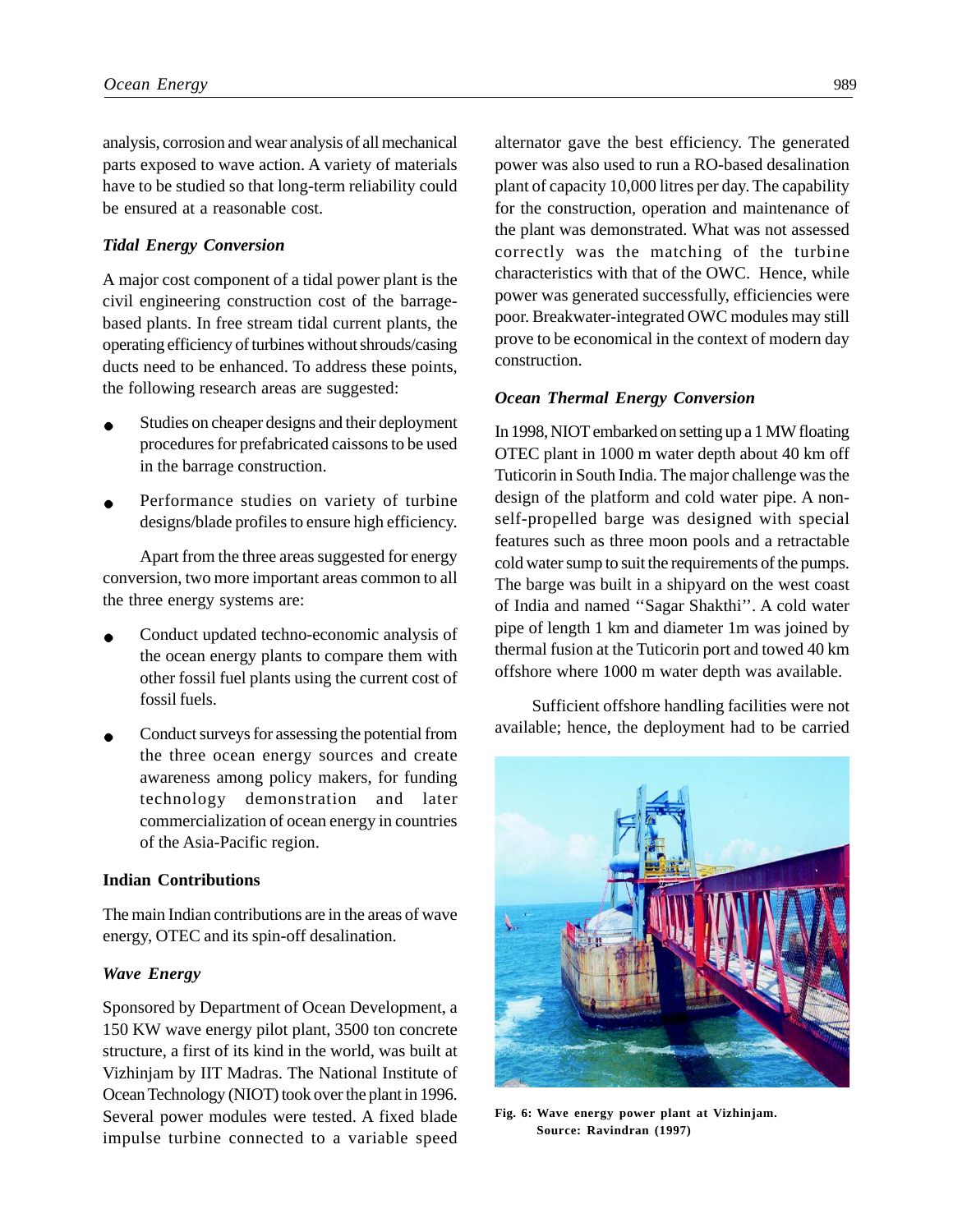out with serous limitations. Twice with two different pipes/mooring systems, lack of infrastructure and rough weather conditions, loss of the pipeline occurred. Hence, the project could not be completed. Later the same barge was used for mounting the desalination equipment and fresh water was first generated in shallow water.

The OTEC project led to extensive capacity building, as everything was designed in-house and attempted with mostly indigenous equipment. The experience led to success in desalination.



**Fig. 7: One lakh litre per day LTTD plant at Kavaratti, Lakshadweep Islands**

# **Desalination**

Low temperature thermal desalination is actually a spin-off from the OTEC cycle. Whenever two bodies of water at different temperatures are available such as the surface and deep ocean waters, the temperature gradient can be utilized to generate fresh water.

NIOT carried out extensive laboratory studies and set up the first land-based demonstrative plant at Kavaratti in Lakshadweep with a capacity of 1 lakh litres per day. A long HDPE pipe was deployed in a special configuration successfully. The plant has been running continuously since 2005 fulfilling the needs of the 10,000 strong local communities. On seeing the success of this plant, NIOT was asked to setup more similar plants. Accordingly, the plants at Agatti  $\&$ Minicoy were also commissioned and are running successfully.

Implementation of the low temperature thermal desalination is a true case of translating complex engineering into a societal benefit. This has been a pioneering effort in the fresh water generation scene in any part of the world. Subsequently, NIOT has also demonstrated the technology on the same OTEC barge offshore in deep waters.

# **References**

- Avery W H (2002) Ocean thermal energy conversion. Encyclopedia of Physical Science and Technology, 3rd editionVol 11 p 123
- Brooke J (2003) Wave Energy Conversion Report of Engineering Committee on Oceanic Resources,Working group on wave energy conversion pp 204
- Manivannan P, Soundrarajan D, Palaniappan M, Raja Abraham, Narayanan S, Muthukumaravel S, Vedhachalem N and Jayamani R (2003) OTEC developmental activities in India, *Proc. Int. Conf. on Coastal and Ocean Engineering*, NIOT, Chennai, India pp 371-381
- Masuda Y and Miyazaki T (1978) Wave power electric generation study in Japan, *Proc. Int. Symp*. Wave Tidal Energy, 27-29 September, B6.65-B6.92
- Raghunathan S (1985) Performance of the Wells self-rectifying turbine *Aeronaut J* **89** 369-379
- Ravindran M, Jayashankar V, Jalihal P and Pathak A G (1997) The Indian Wave Energy Programme – An overview *TERI Inform Digest Energy* **7** 173-188
- Ravindran M (1999) The Indian 1MW floating OTEC plant an overview, Keynote address, *Proc. Int OTEC/DOWA Conf*, Imari, Japan, 31 October–2 November
- Ravindran M, Raju Abraham and Shijo Zachariah (2007) Environmental friendly energy options for India *J Environ Studies* **64** 709-718
- Ravindran M (2010) Ocean Energy. In: Sustainable Energy in Asia and Pacific- Emerging Technologies and Research Priorities (Eds: MohdNordin Hasan and Sukanta Roy) Chapter 5, Academy of Sciences Malaysia, ICSU Regional Office for Asia and Pacific, Kuala Lumpur
- Santha Kumar S, Jaya Sankar V, Atonanand M R, Ravindran M and Setoguchi T (1998) Performance of an impulse turbine based wave energy plant *Proc ISOPE* pp75-80